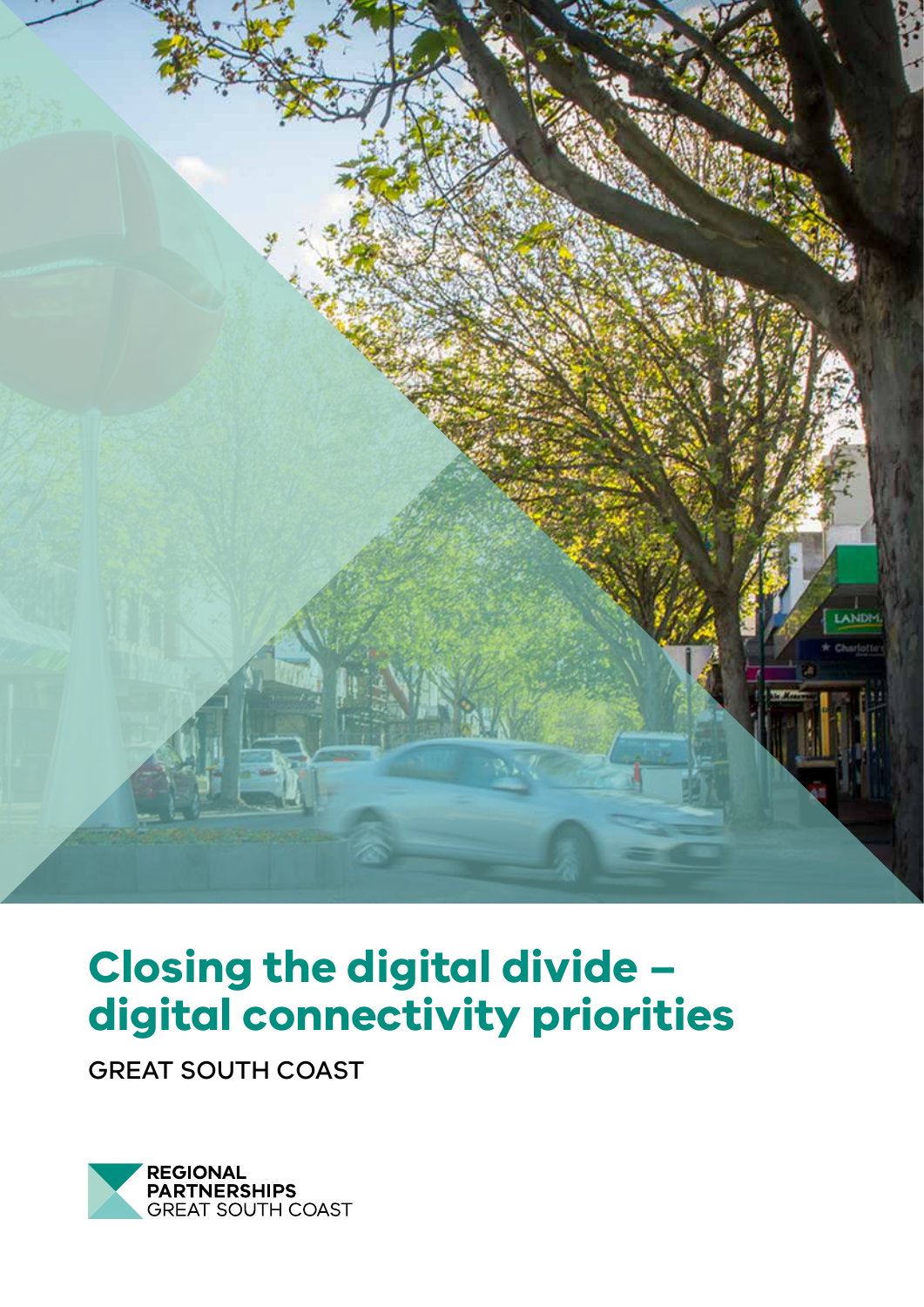The Great South Coast (GSC) Regional Partnership supports the following proposals across the GSC region as digital opportunities that will significantly improve public safety, productivity, competitiveness and liveability.

The opportunity areas identified by the Partnership are based on the GSC's *Digital Plan and the GSC Economic Futures report*.

The indicative cost to the Victorian Government of these five opportunities is estimated at \$38 million over a four-year period.

| <b>Initiative</b>                                                                         | Indicative cost<br>to government | Output                                                                                                                                                          | <b>Proposed timeframe and</b><br>phasing option                                                  |
|-------------------------------------------------------------------------------------------|----------------------------------|-----------------------------------------------------------------------------------------------------------------------------------------------------------------|--------------------------------------------------------------------------------------------------|
| 1. Address mobile<br>coverage issues                                                      | \$10 million                     | Up to 20 new mobile towers and/or 10<br>public WiFi networks/hotspots or new<br>mobile and WiFi delivery options (assumes<br>a matching industry contribution). | Phase 1 (\$5m)                                                                                   |
|                                                                                           |                                  |                                                                                                                                                                 | Phase 2 (\$5m)                                                                                   |
| 2. Support access to<br>business-grade<br>broadband in<br>significant population<br>areas | \$10 million                     | Deployment of enhanced broadband<br>networks to up to 5 priority towns.                                                                                         | Phase 1 (\$4m) Implement in first<br>2 towns                                                     |
|                                                                                           |                                  |                                                                                                                                                                 | Phase 2 (\$6m) Implement in<br>remaining 3 towns                                                 |
| 3. Internet of Things<br>(IoT) technology for<br>high-value agriculture                   | \$3 million                      | Supporting up to 150 farms to adopt IoT<br>technologies, focused on 1-2 high-value<br>agricultural sectors.                                                     | Implementation 2020/21 to<br>2021/22 with networks operating<br>beyond the 4-year funding period |
| 4. Digital Hubs for<br>education and skills<br>and small business                         | \$13 million                     | 2 key digital hubs in Portland and Hamilton<br>and an additional 5 smaller scale digital<br>hubs across the region.                                             | Phase 1 (\$7m) Implement 2 key<br>hubs                                                           |
|                                                                                           |                                  |                                                                                                                                                                 | Phase 2 (\$6m) Implement 5<br>smaller scale hubs                                                 |
| 5. Leveraging new<br>energy infrastructure<br>for digital<br>connectivity                 | \$2 million                      | TBD - dependent on planned energy<br>infrastructure builds across the region.                                                                                   | Over 4 years 2020/21 to 2024/25                                                                  |
| <b>TOTAL</b>                                                                              | \$38 million                     | PHASE 12020/21<br>PHASE 2 2022/23                                                                                                                               | \$21 million<br>\$17 million                                                                     |

**Table 1.** Summary of Great South Coast Regional Partnerships digital opportunities

<sup>+</sup> Funding amounts proposed reflect the total estimated costs of implementing the initiative at the scale identified, with the exception of mobile coverage where industry matching funding is assumed. Co-contributions from industry, local and Commonwealth governments and other stakeholders will be sought to leverage State funding provided.

#### **1. Address mobile coverage issues - \$10 million**

Seek to address mobile coverage issues utilising mobile and/or public WiFi networks.

Coverage will be improved to support economic development with an emphasis on GSC's strategic sectors, including high-value agricultural areas and high visitation tourist locations. Improved connectivity will also target mobile network issues and resilience issues to foster public safety during emergency situations.

The GSC Digital Plan identifies 18 tourist locations with a lack of adequate connectivity. Many popular tourist locations have either patchy mobile network coverage or challenges in accommodating large seasonal influxes of visitors and do not have good enough connectivity to provide WiFi services.

The ten primary production areas analysed in the Plan were also found to have inadequate connectivity which includes poor mobile connectivity.

Examples of places to target may include:

- Twelve Apostles (2.1 million visitors p.a.)
- Budj Bim National Heritage Landscape (110,000 visitors p.a.)

اال

- Port Fairy Folk Festival (40,000 visitors p.a.)
- Great South West Walk (80,000 visitors p.a.)
- Logan's Beach Whale Viewing Platform (270,000 visitors p.a.)
- Towns where streetscapes are being redeveloped
- Sheep and beef grazing south of Balmoral, between Macarthur and Mortlake, and west of Dartmoor
- Forestry areas east of Nelson
- Grampians Peaks Trail development including Dunkeld at the southern end of Grampians.

The indicative cost of \$10 million assumes a matching industry contribution.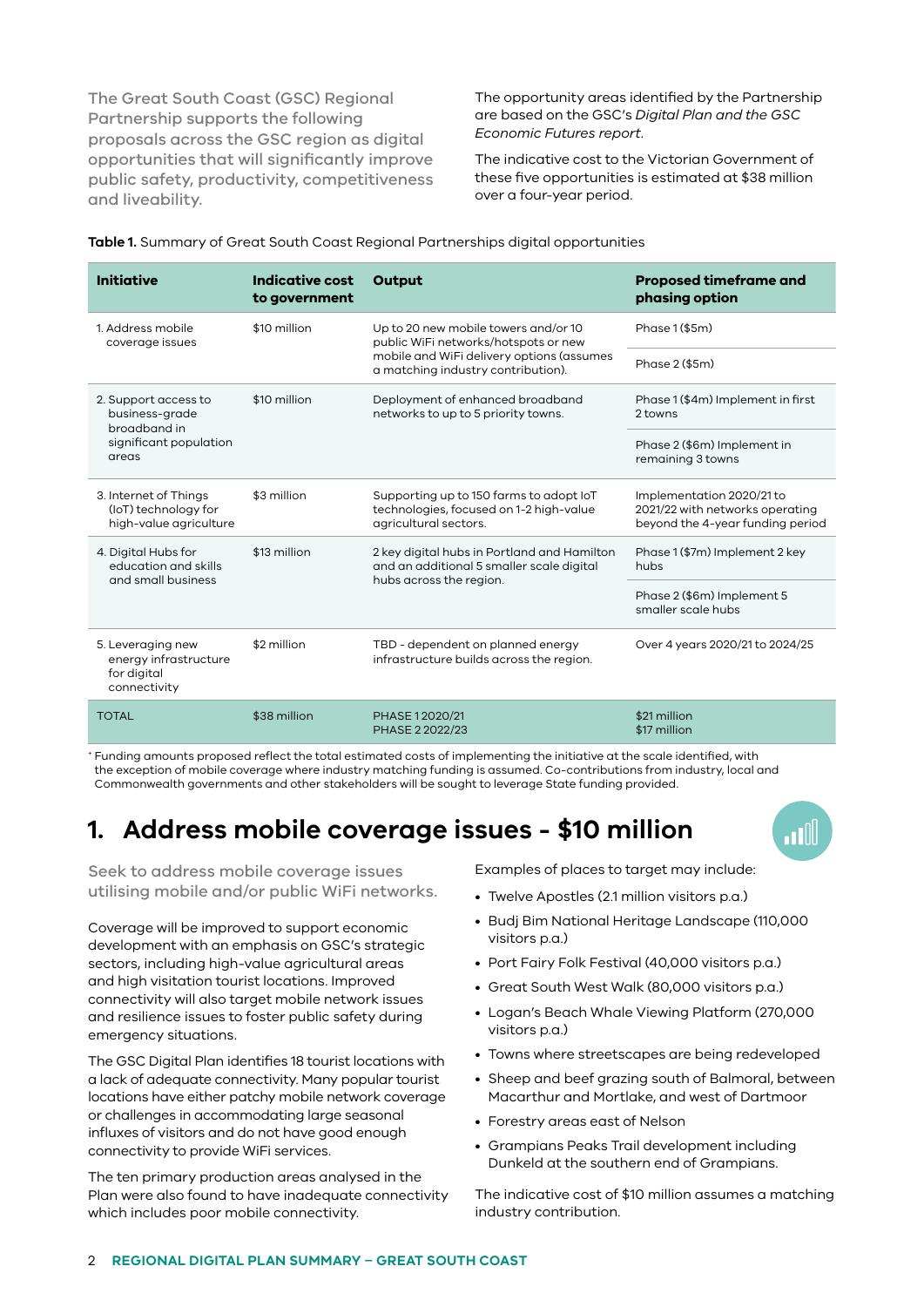## **2. Support access to business-grade broadband in significant population areas - \$10 million**



Target the five towns of more than 1,000 population across the GSC that have been identified as having a lack of business-grade broadband.

Funding would be used to partner with industry to deliver high-capacity broadband networks where existing NBN services do not meet their needs. Infrastructure projects will be leveraged to deliver both enhanced broadband services as well as public WiFi networks to the town where appropriate.

The design for enhanced broadband networks will emphasise connectivity that is resilient to natural disasters and able to support business continuity and public safety during times of emergency.

Proposed next steps would be the deployment of enhanced broadband to up to five towns, which could include:

- Warrnambool population 30,709 (2016)
- Portland population 9,712 (2016)
- Hamilton population 9,974 (2016)
- Port Fairy population 3,340 (2016)
- Camperdown population 3,369 (2016).

## **3. Internet of Things (IoT) technology for high-value agriculture - \$3 million**

Accelerate the uptake of IoT technologies across GSC with a focus on high-value agricultural sectors.

Look to leverage related IoT initiatives across the region, such as the Southern Grampians Shire's smart community IoT network and a proposal to develop and test smart community IoT applications in other GSC LGAs.

Maximise the benefits of IoT initiatives through direct assistance to farmers with expertise and advice on technology applications relevant to their sector, support in accessing information and analytics platforms, support to establish adequate IoT network connectivity across agricultural areas and a subsidy to encourage adoption of new technologies.

The funding would support up to 150 farms in the GSC region in accessing and utilising IoT technologies, for example focused on sheep and beef grazing, dairy grazing, horticulture and aquaculture.